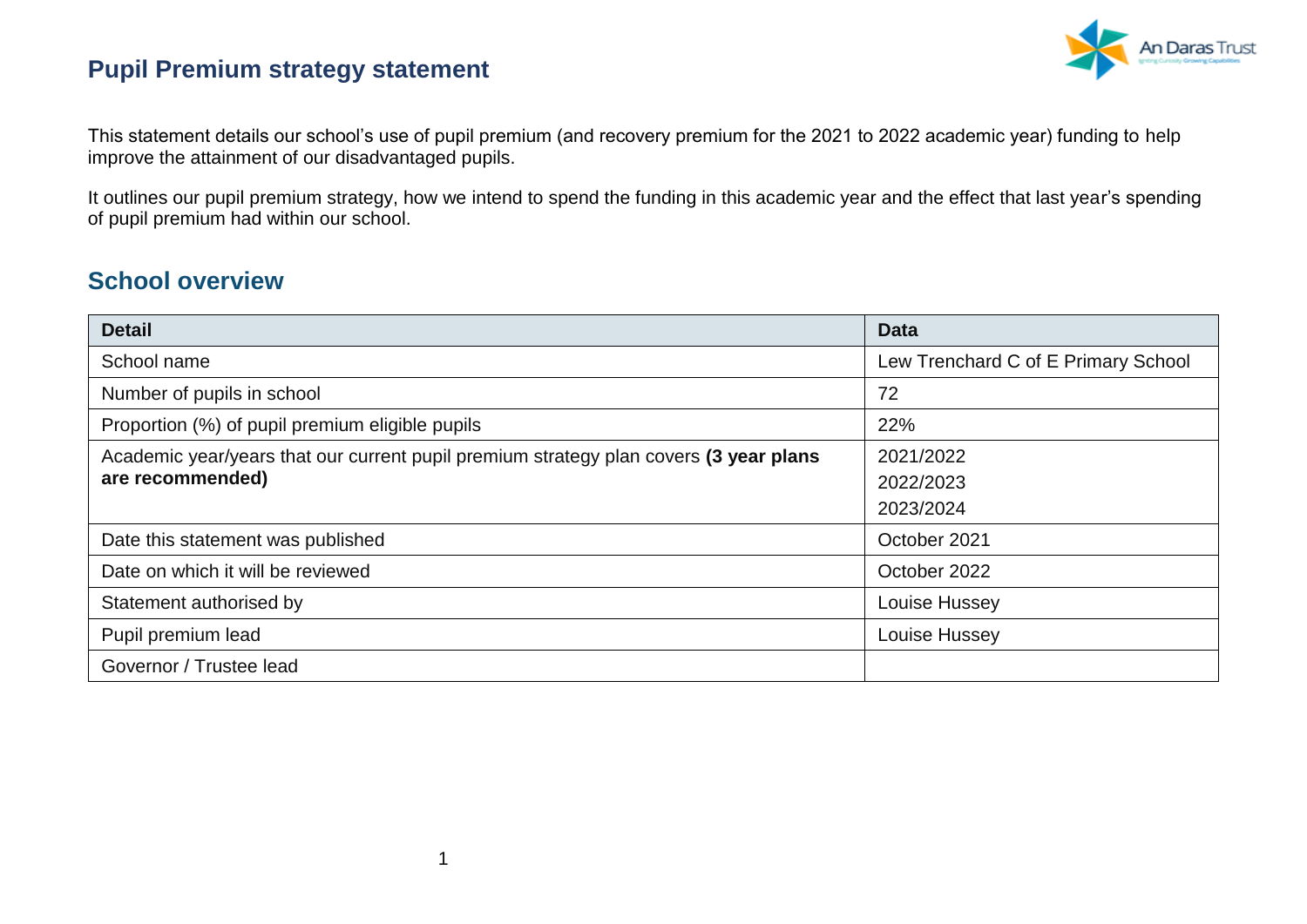

## **Funding overview**

| <b>Detail</b>                                                                                                                                                           | <b>Amount</b>                      |  |
|-------------------------------------------------------------------------------------------------------------------------------------------------------------------------|------------------------------------|--|
| Pupil premium funding allocation this academic year                                                                                                                     | £18,830                            |  |
| Recovery premium funding allocation this academic year                                                                                                                  | $£2025 + £5750$<br>$(DFE + Trust)$ |  |
| Pupil premium funding carried forward from previous years                                                                                                               | £0                                 |  |
| Total budget for this academic year<br>If your school is an academy in a trust that pools this funding, state the amount available to your<br>school this academic year | £26,605                            |  |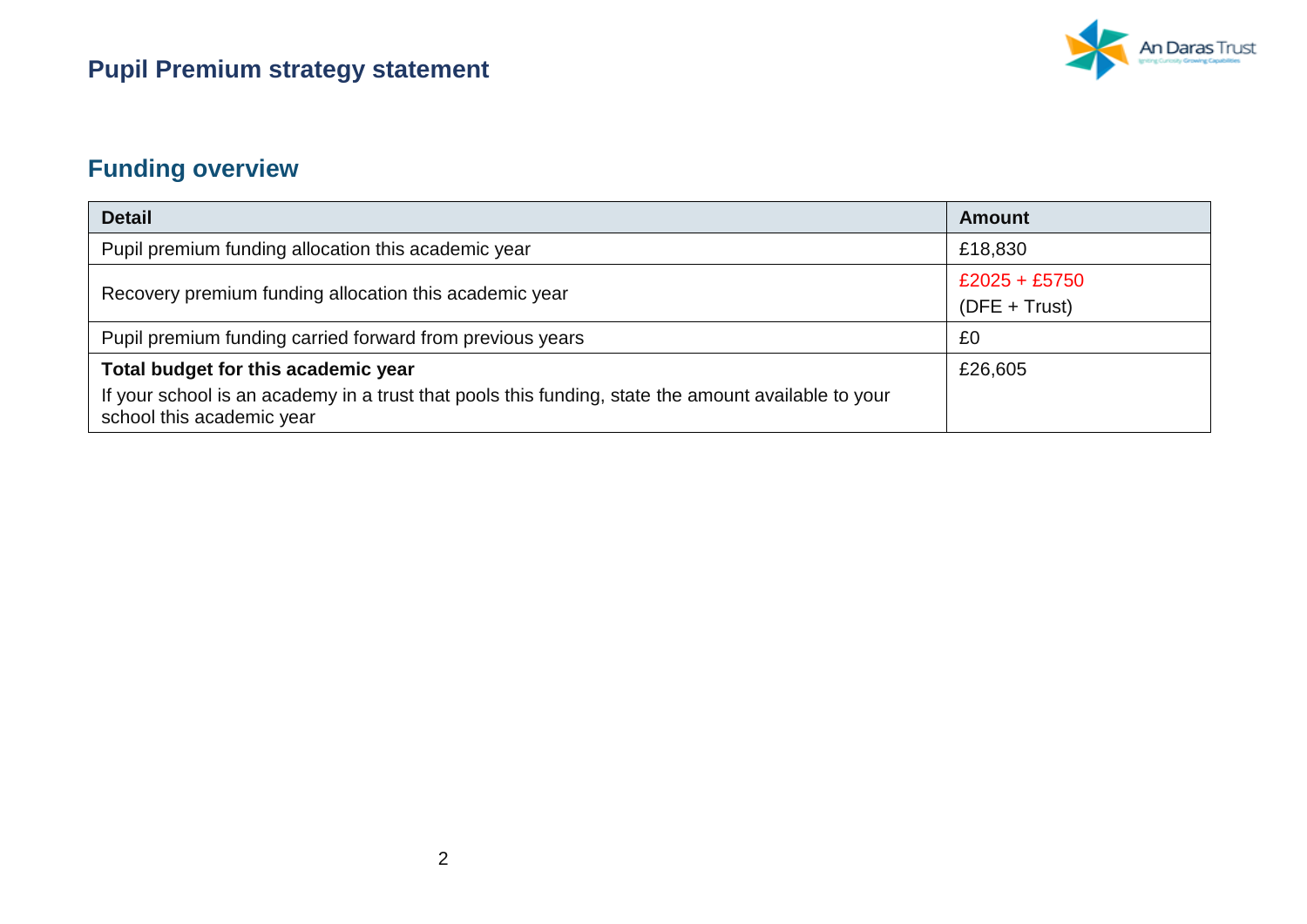### **Pupil Premium strategy statement Part A: Pupil premium strategy plan**



#### **Statement of intent**

When making decisions about using Pupil Premium funding it is important to consider the context of the school and the subsequent challenges faced. Research conducted by EEF should then be used to support decisions around the usefulness of different strategies and their value for money.

Common barriers to learning for disadvantaged children, can be less support at home, weak language and communication skills, lack of confidence, more frequent mental health and behaviour difficulties along with attendance and punctuality issues. There may also be complex family situations that prevent children from flourishing. The challenges are varied and there is no "one size fits all".

Our ultimate objectives are:

- $\checkmark$  To narrow the attainment gap between disadvantaged and non-disadvantaged pupils.
- $\checkmark$  For all disadvantaged pupils in school to make or exceed nationally expected progress rates.
- $\checkmark$  To support our children's health and wellbeing to enable them to access learning at an appropriate level.

We aim to do this through

- Ensuring that teaching and learning opportunities meet the needs of all the pupils
- Ensuring that appropriate provision is made for pupils who belong to vulnerable groups, this includes ensuring that the needs of socially disadvantaged pupils are adequately assessed and addressed
- When making provision for socially disadvantaged pupils, we recognise that not all pupils who receive free school meals will be socially disadvantaged
- We also recognise that not all pupils who are socially disadvantaged are registered or qualify for free school meals. We reserve the right to allocate the Pupil Premium funding to support any pupil or groups of pupils the school has legitimately identified as being socially disadvantaged.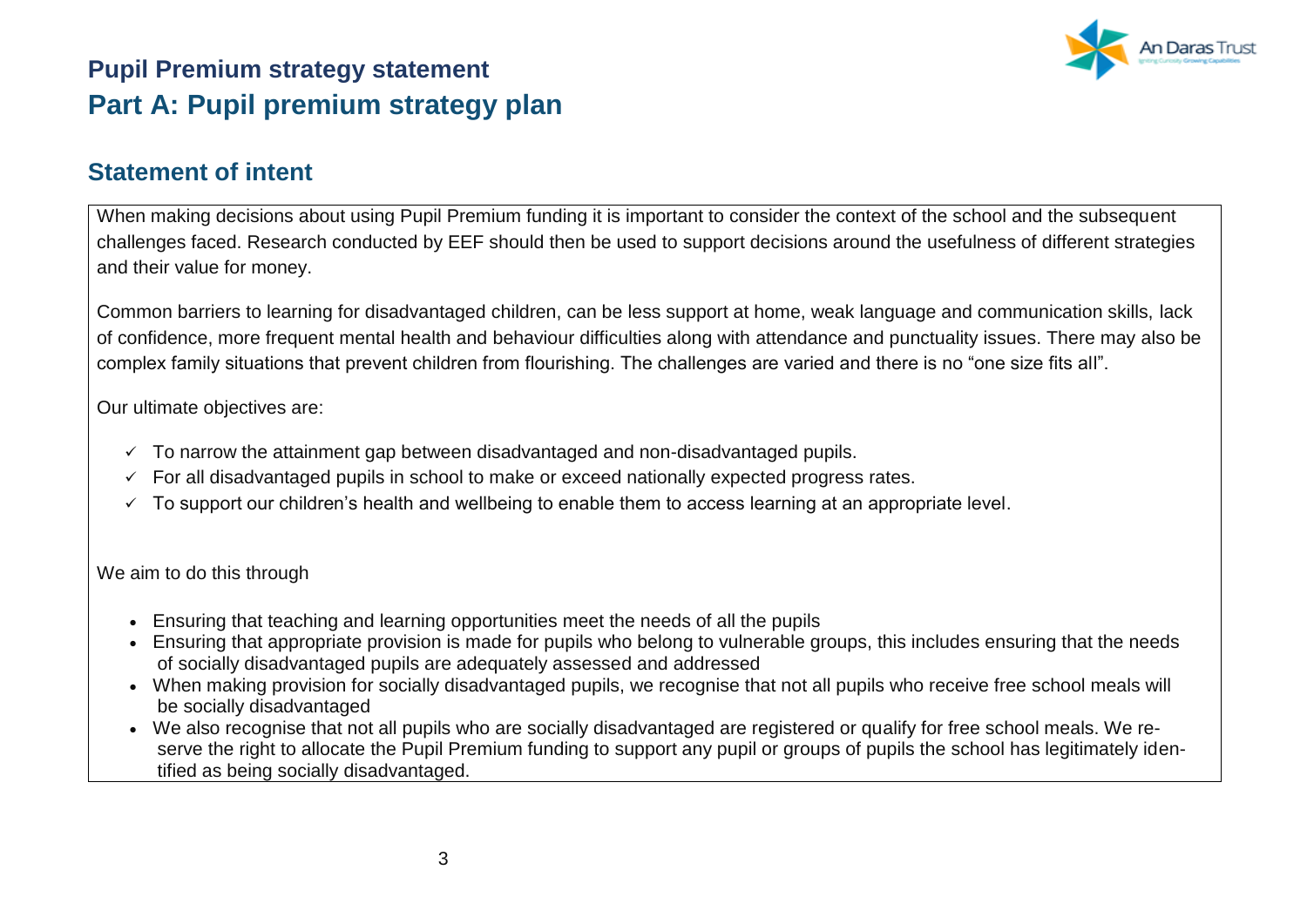

• Pupil premium funding will be allocated following a needs analysis which will identify priority classes, groups or individuals. Limited funding and resources means that not all children receiving free school meals will be in receipt of pupil premium interventions at one time.

Achieving these objectives:

The range of provision the Headteacher (PP Lead) and Governors consider making for this group include and would not be inclusive of:

- Ensuring all teaching is good or better thus ensuring that the quality of teaching experienced by all children is improved.
- Maintaining appropriate class sizes thus improving opportunities for effective teaching and accelerating progress
- To allocate a teaching assistant to each Year Group providing 'Catch Up' through enhanced small group work focussed on overcoming gaps in learning
- 1-1 support and tutoring
- Additional teaching and learning opportunities provided through extra-curricular opportunities or external agencies
- All our work through the pupil premium will be aimed at accelerating progress, moving children to at least age-related expectations.
- Pupil premium resources are to be used to target able children on Free School Meals to achieve Age Related Expectations or above
- Additional learning support- resources for teaching and training for staff
- Support payment for activities, educational visits and residentials. Ensuring children have first-hand experiences to use in their learning in the classroom.
- Behaviour support if needed
- Well-being and mental health support available in school and prioritised in the school curriculum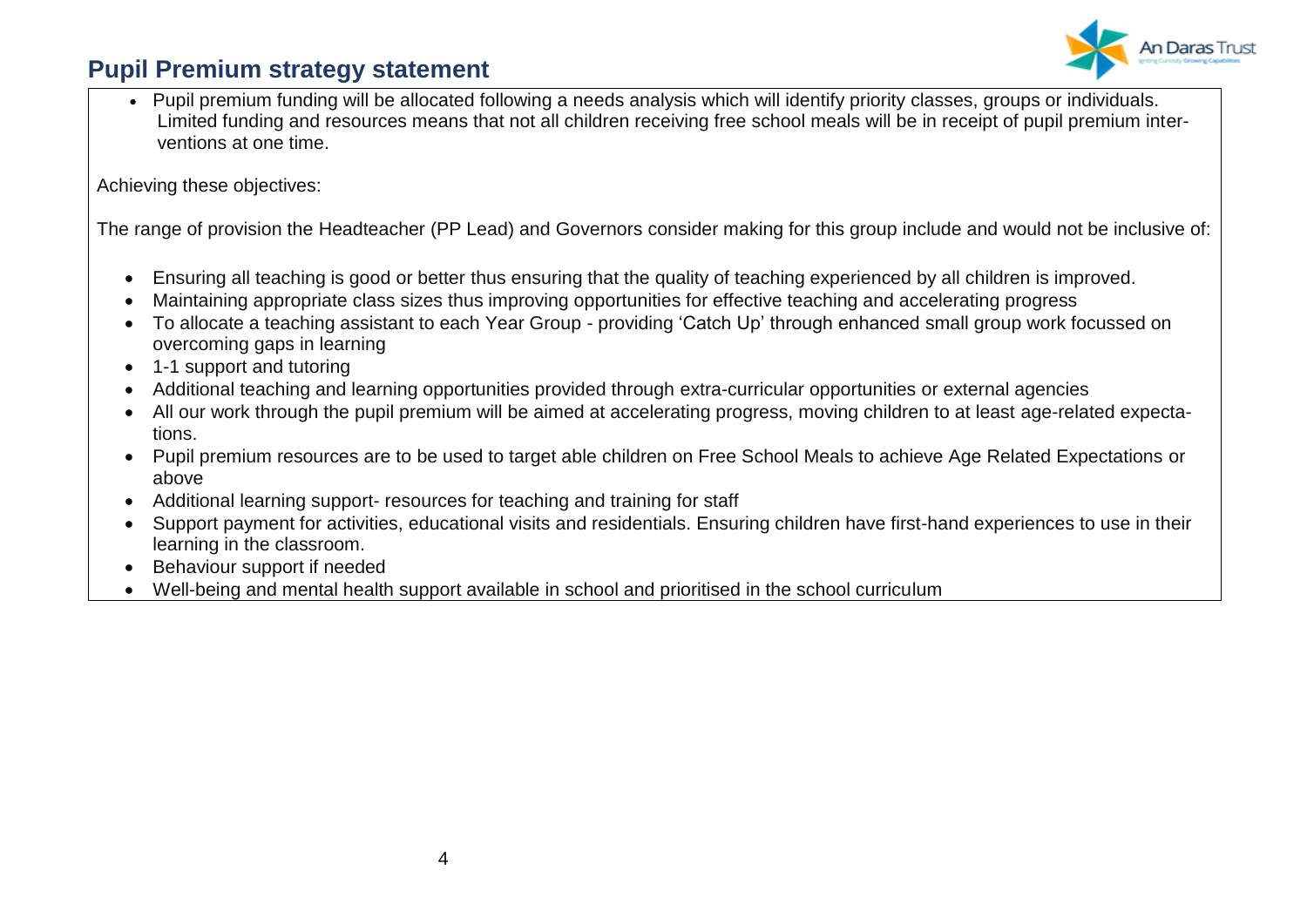

### **Challenges**

This details the key challenges to achievement that we have identified among our disadvantaged pupils.

| <b>Challenge</b><br>number | Detail of challenge                                                                                                                                                                                                                                                                                   |
|----------------------------|-------------------------------------------------------------------------------------------------------------------------------------------------------------------------------------------------------------------------------------------------------------------------------------------------------|
|                            | Disadvantaged pupils have been disproportionately impacted by Lockdown and so the attainment gap across Reading,<br>Writing and Maths attainment and progress has increased.                                                                                                                          |
|                            | Outcomes and progress of the pupils are significantly affected by their SEND and home life- Increased numbers of pupils<br>with complex needs, including speech and language, social communication, poor working memory, attention difficulties,<br>motor skills, social emotional and mental health. |
|                            | Challenges during home learning have impacted on pupils' resilience in their learning which negatively impacts pupils'<br>progress.                                                                                                                                                                   |
|                            | Disadvantaged pupils have lower attendance due to home issues or low importance of school for some parents.                                                                                                                                                                                           |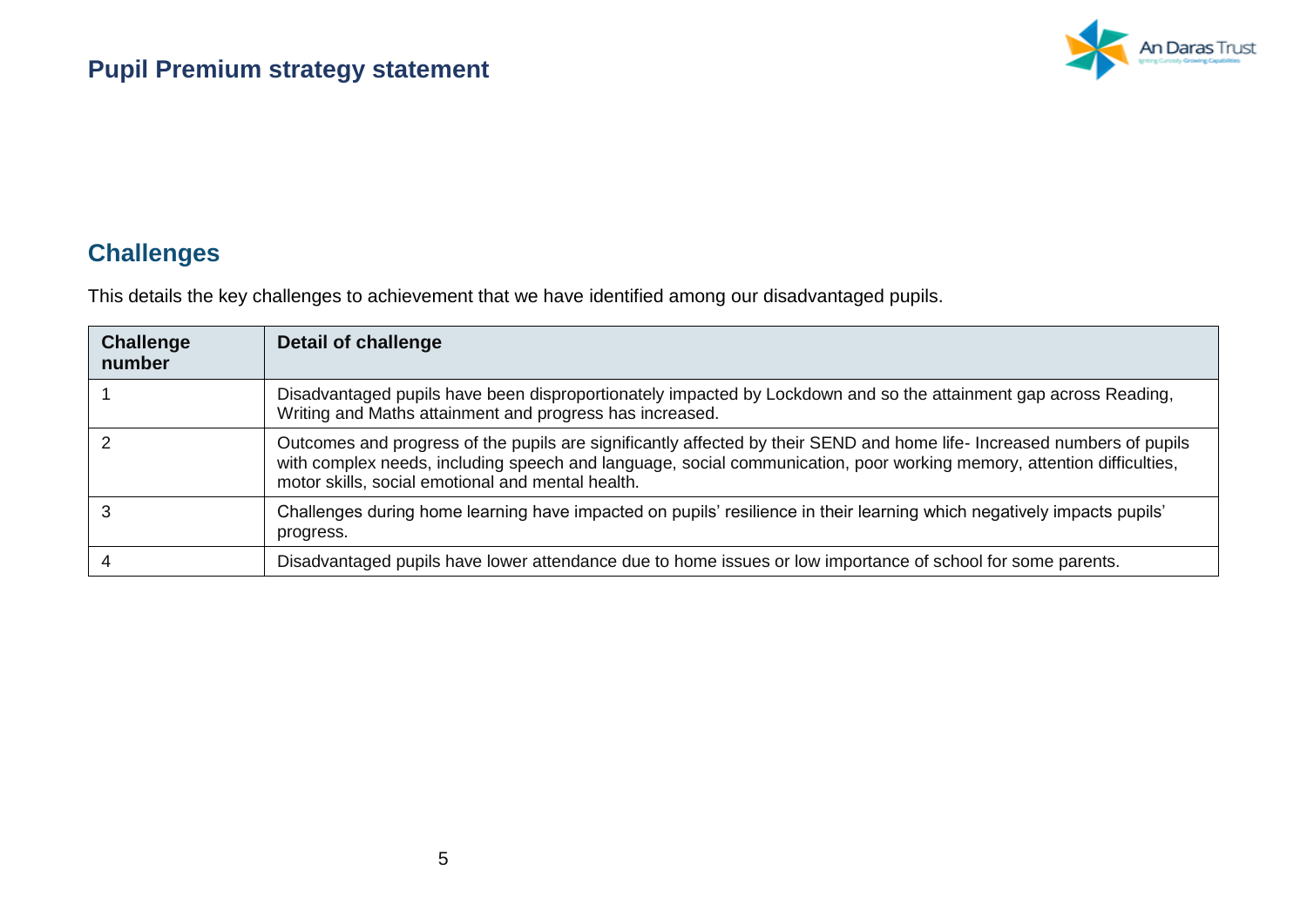

#### **Intended outcomes**

This explains the outcomes we are aiming for **by the end of our current strategy plan**, and how we will measure whether they have been achieved.

| <b>Intended outcome</b> | <b>Success criteria</b>                                                                                                                                                                                                                                                                                                                                                                                                                                                                                                                                                                                                                                                                                                                                                                            |
|-------------------------|----------------------------------------------------------------------------------------------------------------------------------------------------------------------------------------------------------------------------------------------------------------------------------------------------------------------------------------------------------------------------------------------------------------------------------------------------------------------------------------------------------------------------------------------------------------------------------------------------------------------------------------------------------------------------------------------------------------------------------------------------------------------------------------------------|
| Progress in Reading     | Achieve national average progress scores in KS2                                                                                                                                                                                                                                                                                                                                                                                                                                                                                                                                                                                                                                                                                                                                                    |
| Progress in Writing     | Reading/Writing/Maths.                                                                                                                                                                                                                                                                                                                                                                                                                                                                                                                                                                                                                                                                                                                                                                             |
| Progress in Mathematics | $\checkmark$ Pupils in all year groups who are eligible for Pupil<br>Premium make rapid progress by the end of KS2 so that<br>all pupils who are eligible for Pupil Premium meet age<br>related expectations at least.<br>$\checkmark$ Children leaving EYFS will be working at age related<br>unless an SEND need is identified.<br>During pupil conferencing and lesson observations pupils<br>$\checkmark$<br>are observed as having a breadth of vocabulary that<br>reflects their experiences and children will be observed to<br>connect ideas orally and explain what is happening<br>coherently.<br>$\checkmark$ At the end of Year 1, all disadvantaged pupils will have<br>achieved the objective: confidently count to and across<br>100, forwards and backwards from any given number. |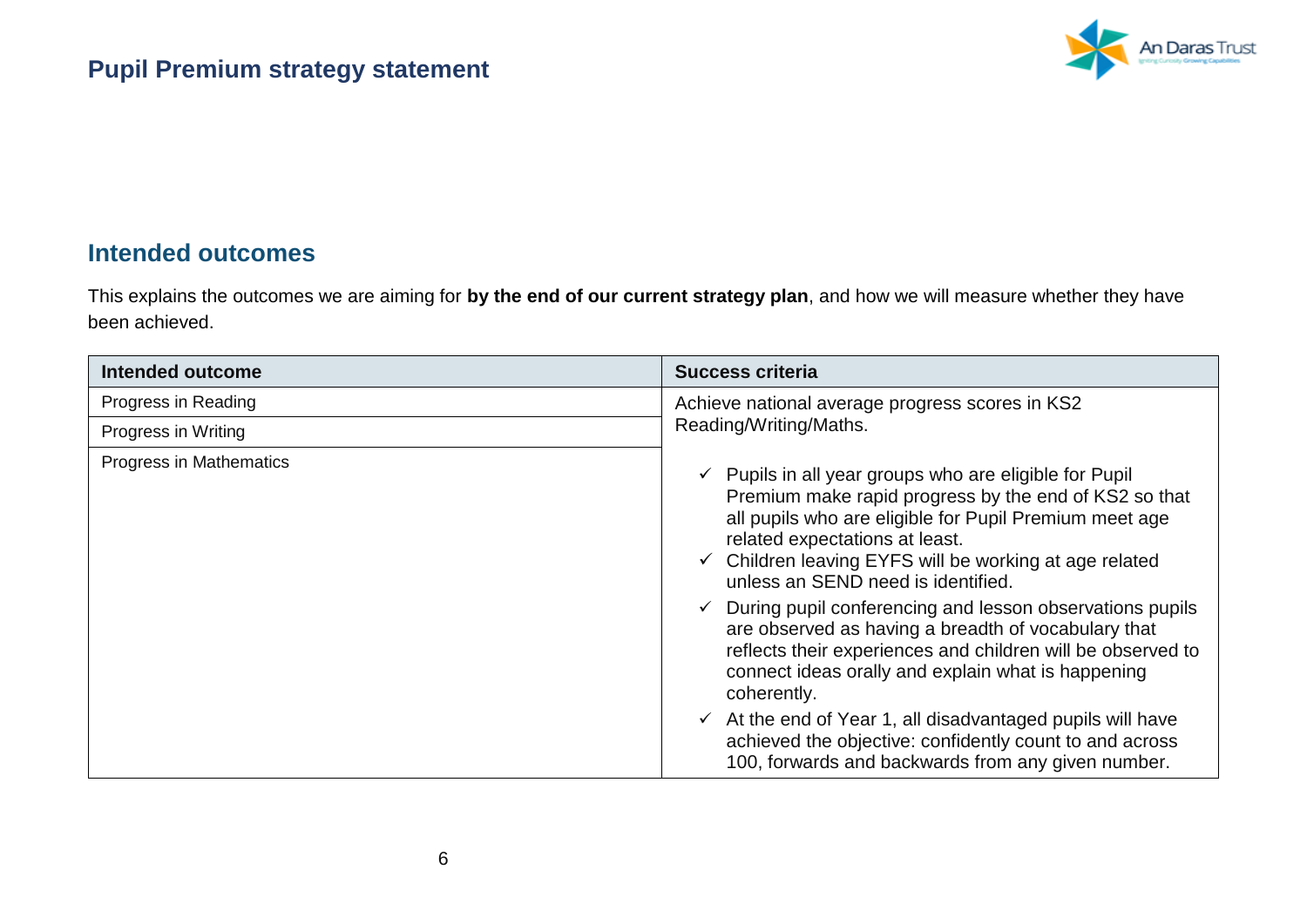

|                                 | $\checkmark$ When tested at the end of Year 4, disadvantaged pupils<br>will know their tables to 12x12 fluently.<br>Pupil Premium pupils identified as greater depth in KS1 or<br>$\checkmark$<br>exceeding in EYFS will make as much progress as 'other'<br>pupils identified as being greater depth/exceeding. This<br>will be measured by TA in Year 1, 3, 4 and 5 and<br>moderated by SLT. Evidence of greater depth learning<br>will be evident in books and will be planned for and seen<br>on teacher's planning. More Pupil Premium pupils will<br>achieve the higher standard in Reading, Writing and<br>Maths at the end of KS2 but especially in Writing. |
|---------------------------------|----------------------------------------------------------------------------------------------------------------------------------------------------------------------------------------------------------------------------------------------------------------------------------------------------------------------------------------------------------------------------------------------------------------------------------------------------------------------------------------------------------------------------------------------------------------------------------------------------------------------------------------------------------------------|
| Other                           | Ensure attendance of disadvantaged pupils is 96+%.<br>$\checkmark$ Reduce the number of persistent absentees among pupils                                                                                                                                                                                                                                                                                                                                                                                                                                                                                                                                            |
|                                 | eligible for PP.<br>$\checkmark$ Overall PP attendance increases.                                                                                                                                                                                                                                                                                                                                                                                                                                                                                                                                                                                                    |
|                                 | $\checkmark$ Reduce the number of PP pupils late to school.                                                                                                                                                                                                                                                                                                                                                                                                                                                                                                                                                                                                          |
| Improved resilience in learning | Engagement in class and home learning is significantly<br>improved evidenced though pupil voice, learning observations<br>and book scrutiny.                                                                                                                                                                                                                                                                                                                                                                                                                                                                                                                         |
|                                 | $\checkmark$ 100% of pupils eligible for Pupil Premium will achieve<br>expected progress from Year 1 to Year 6 unless there is a<br>SEN need causing a barrier to reaching potential.<br>All disadvantaged pupils will read regularly at home and in<br>pupil conferencing pupils eligible for Pupil Premium will<br>talk about a love for reading.<br>$\checkmark$ 100% of parents of PP pupils will read with their children at<br>home and complete home learning.<br>$\checkmark$ During observations, pupils will be observed to be<br>concentrating and listening attentively.                                                                                 |
|                                 | By the end of EYFS, Pupils identified as Pupil Premium make<br>as much progress as non-PP peers across EYFS and those<br>who are identified as Low Prior Attaining make accelerated                                                                                                                                                                                                                                                                                                                                                                                                                                                                                  |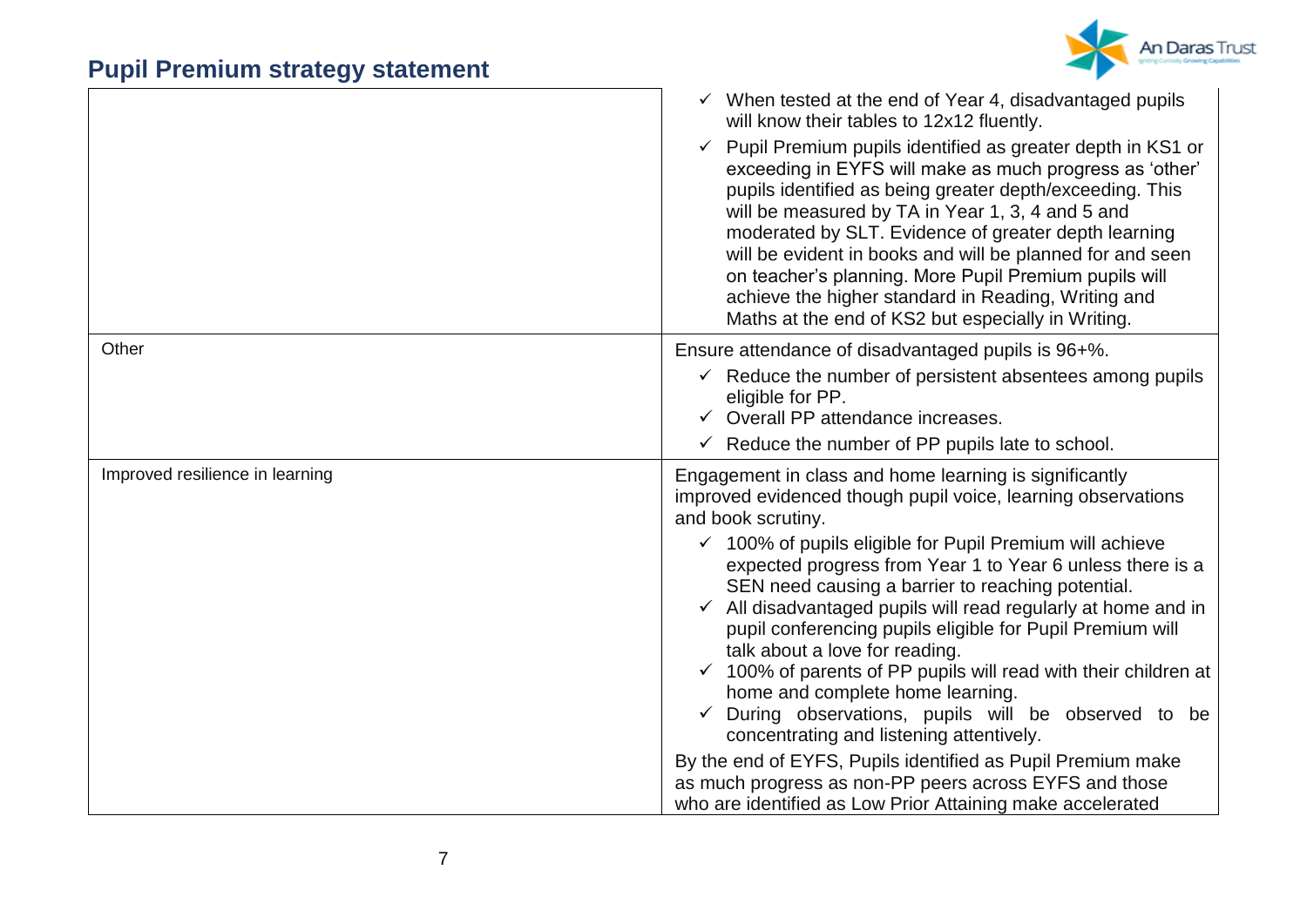

|                                       | progress. Progress will be visible in learning walks, lesson<br>observations and in learning journeys. The amount of pupils<br>who are GLD by the end of Reception will be in line or above<br>non-PP pupils nationally. (unless an SEND need has been<br>identified). |
|---------------------------------------|------------------------------------------------------------------------------------------------------------------------------------------------------------------------------------------------------------------------------------------------------------------------|
| Improved mental health and well-being | Reduced incidents recorded of mental health concerns and of<br>incidents disrupting learning.                                                                                                                                                                          |
|                                       | Reduced incidents recorded of mental health concerns and of<br>incidents disrupting learning.                                                                                                                                                                          |
|                                       | $\checkmark$ Fewer unacceptable behaviour concerns recorded for<br>pupils eligible for Pupil Premium than in 2020-2021.                                                                                                                                                |
|                                       | $\checkmark$ All disadvantaged pupils in EYFS will meet the expected<br>standard for managing feelings and behaviours.                                                                                                                                                 |
|                                       | $\checkmark$ Every PP pupil will attend at least 1 school trip each year<br>and at least 1 residential.                                                                                                                                                                |
|                                       | $\checkmark$ Over 75% of Pupil Premium pupils will attend an extra-<br>curricular activity.                                                                                                                                                                            |
|                                       | $\checkmark$ An increased % of children in KS1 and KS2 will engage<br>with learning an instrument (a high proportion of these will<br>be disadvantaged).                                                                                                               |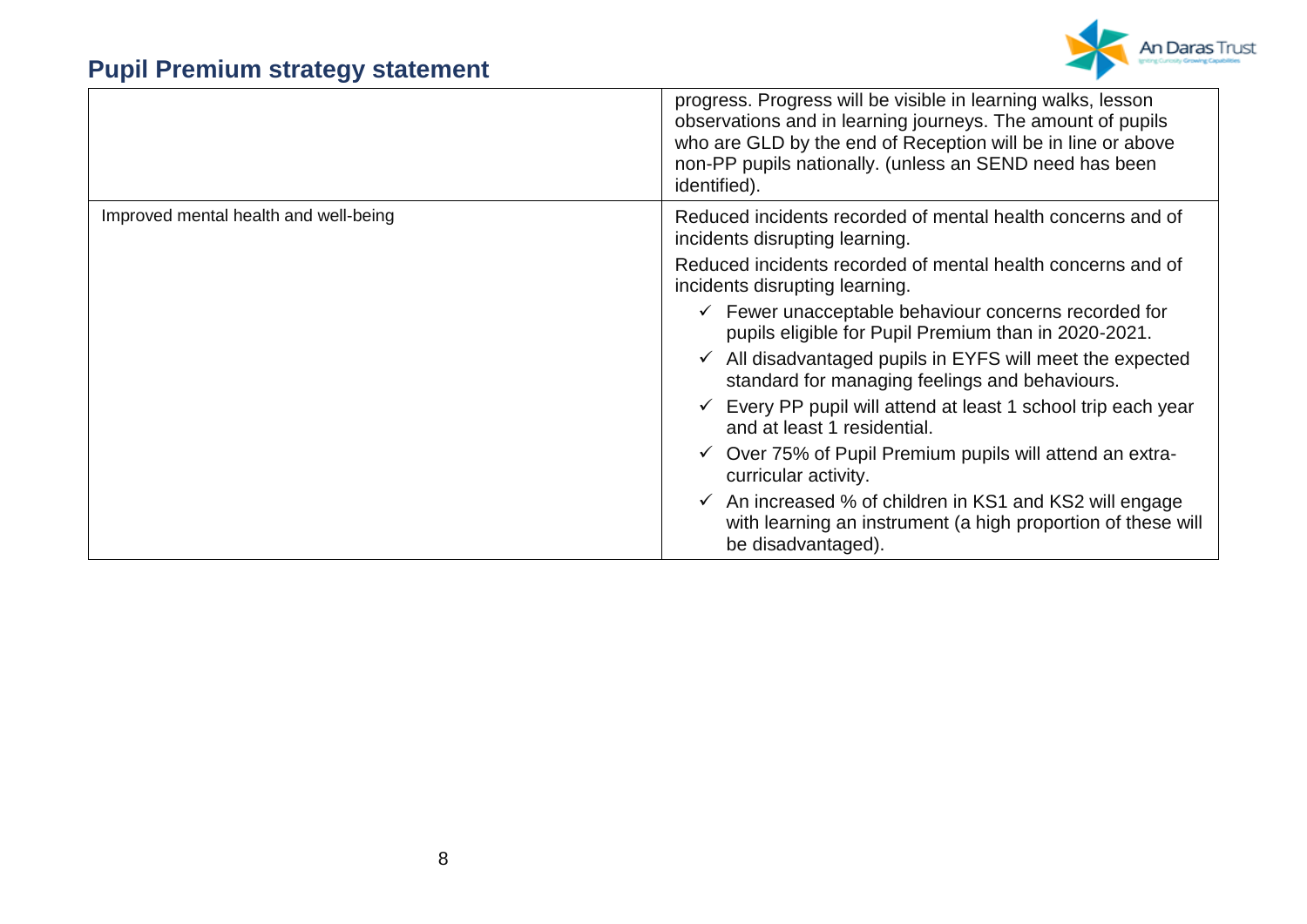

### **Activity in this academic year**

This details how we intend to spend our pupil premium (and recovery premium funding) **this academic year** to address the challenges listed above.

#### **Teaching (for example, CPD, recruitment and retention)**

Budgeted cost: £10,805.75

| <b>Activity</b>                                                                                                                                                                                                                                                    | Evidence that supports this approach                                                                                                                                                                                                                                                                                                                                                                                                                                                                                                                                                                                                                                                                                                                                                                                                                                                                                                                                                                                                                                                                                                                    | <b>Challenge</b><br>number(s)<br>addressed |
|--------------------------------------------------------------------------------------------------------------------------------------------------------------------------------------------------------------------------------------------------------------------|---------------------------------------------------------------------------------------------------------------------------------------------------------------------------------------------------------------------------------------------------------------------------------------------------------------------------------------------------------------------------------------------------------------------------------------------------------------------------------------------------------------------------------------------------------------------------------------------------------------------------------------------------------------------------------------------------------------------------------------------------------------------------------------------------------------------------------------------------------------------------------------------------------------------------------------------------------------------------------------------------------------------------------------------------------------------------------------------------------------------------------------------------------|--------------------------------------------|
| <b>Experienced TAs allocated in</b><br>identified year groups to support<br>learning for disadvantaged pupils.<br>£9188.25<br>(Additional funding from school staff<br>budget of £10,000)<br>Subject Leader release time - HLTA<br>cover £617.50 (1pm a fortnight) | $EEF$ (+4)<br>Small group tuition is defined as one teacher or professional educator working with two to five pu-<br>pils together in a group. This arrangement enables the teacher to focus exclusively on a small num-<br>ber of learners, usually in a separate classroom or working area. Intensive tuition in small groups is<br>often provided to support lower attaining learners or those who are falling behind, but it can also be<br>used as a more general strategy to ensure effective progress, or to teach challenging topics or skills.<br>$EEF$ (+3)<br>As the size of a class or teaching group gets smaller it is suggested that the range of approaches a<br>teacher can employ and the amount of attention each student will receive will increase, improving<br>outcomes for pupils. We believe that ensuring each class has a highly experience TA or HLTA allo-<br>cated daily, this frees up the teacher to work with smaller groups of pupils and specifically allows<br>targeted help to be directed to disadvantaged pupils.<br>EEF guide to pupil premium - tiered approach - teaching is the top priority, including CPD. | 1,3                                        |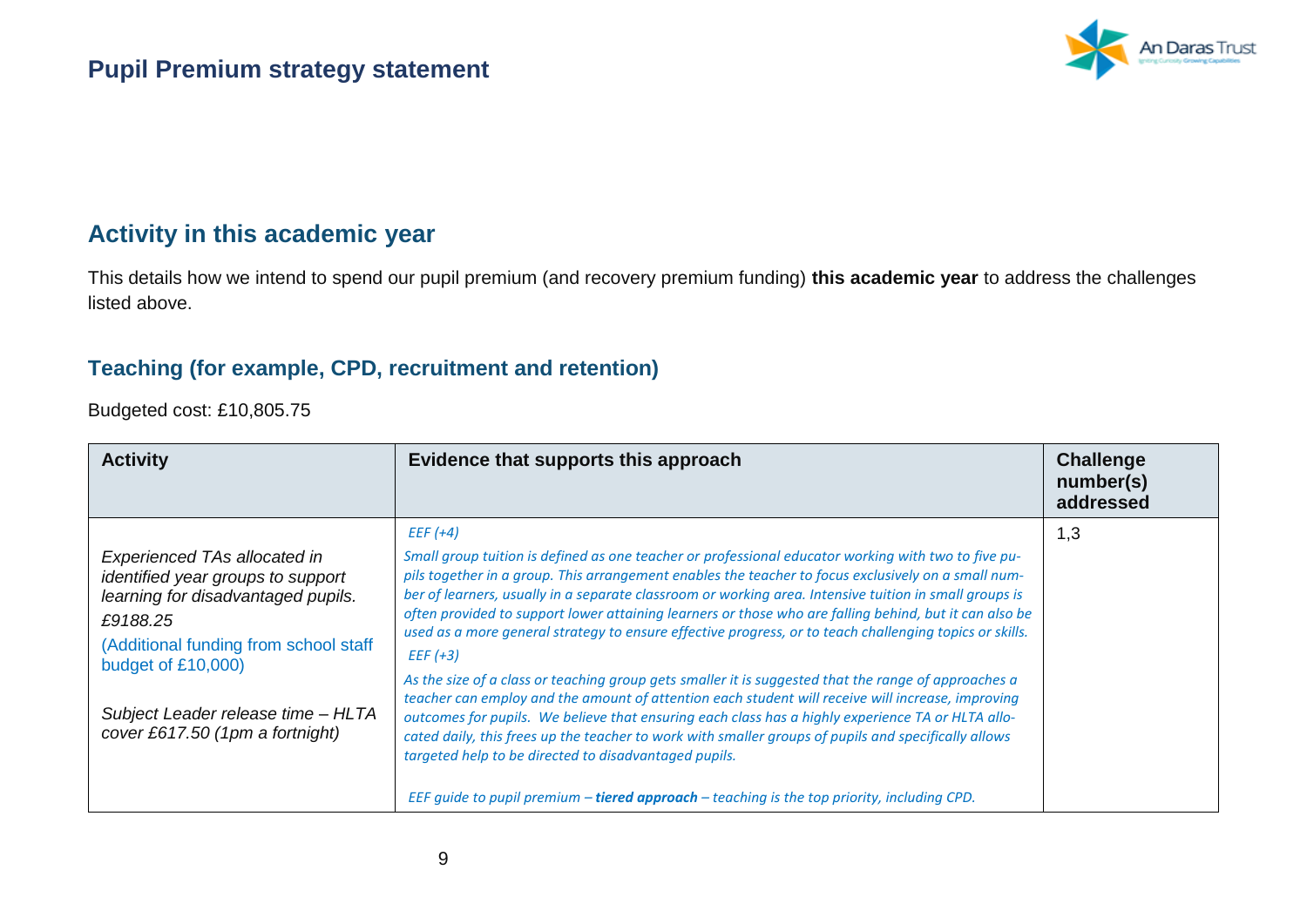

| CPD - Visible learning, Babcock, TA<br>training - training costs and staff | We have looked at the capacity of staff within the school and will target support<br>where needed using the experienced staff members to Coach and Mentor. |  |
|----------------------------------------------------------------------------|------------------------------------------------------------------------------------------------------------------------------------------------------------|--|
| cover<br>£1000                                                             | Release time for subject leaders to model and mentor subjects to ensure all<br>teaching is high quality.                                                   |  |
|                                                                            | CPD planned:                                                                                                                                               |  |
|                                                                            | Strategies to support disadvantaged learners.                                                                                                              |  |
|                                                                            | Babcock Writing – teaching sequences for ECT.                                                                                                              |  |
|                                                                            | Effective deployment of support staff allocated in class for improving outcomes of<br>disadvantaged pupils.                                                |  |
|                                                                            | <b>RWI Phonics EEF +5</b>                                                                                                                                  |  |
|                                                                            | Visible learning – metacognition EEF $+7$<br>Right to Read - Reading Comprehension Strategies EEF +7                                                       |  |

#### **Targeted academic support (for example, tutoring, one-to-one support structured interventions)**

Budgeted cost: £12,335.25

| <b>Activity</b>                                                                                                                                                                                                                                                                  | Evidence that supports this approach                                                                                                                                                                                                                                                                                                                                                                                                                                                                                                                                                                                                                                    | <b>Challenge</b><br>number(s)<br>addressed |
|----------------------------------------------------------------------------------------------------------------------------------------------------------------------------------------------------------------------------------------------------------------------------------|-------------------------------------------------------------------------------------------------------------------------------------------------------------------------------------------------------------------------------------------------------------------------------------------------------------------------------------------------------------------------------------------------------------------------------------------------------------------------------------------------------------------------------------------------------------------------------------------------------------------------------------------------------------------------|--------------------------------------------|
| Experienced tutor appointed to work<br>within identified pupils<br>1:1 and small group tutoring of key<br>pupils identified at falling behind and<br>not making ARE.<br>2 days a week x 12 weeks x 3 blocks x<br>£25 an hour £8640<br>Trust and DFE School-led Tutoring<br>fund) | $EFF(+4)$<br>Small group tuition is defined as one teacher or professional educator working with two to five pu-<br>pils together in a group. This arrangement enables the teacher to focus exclusively on a small num-<br>ber of learners, usually in a separate classroom or working area. Intensive tuition in small groups is<br>often provided to support lower attaining learners or those who are falling behind, but it can also<br>be used as a more general strategy to ensure effective progress, or to teach challenging topics or<br>skills.<br>Having analysed our cohorts we have identified 16 pupils who need support to ad-<br>dress gaps in Writing. | 1, 2, 3                                    |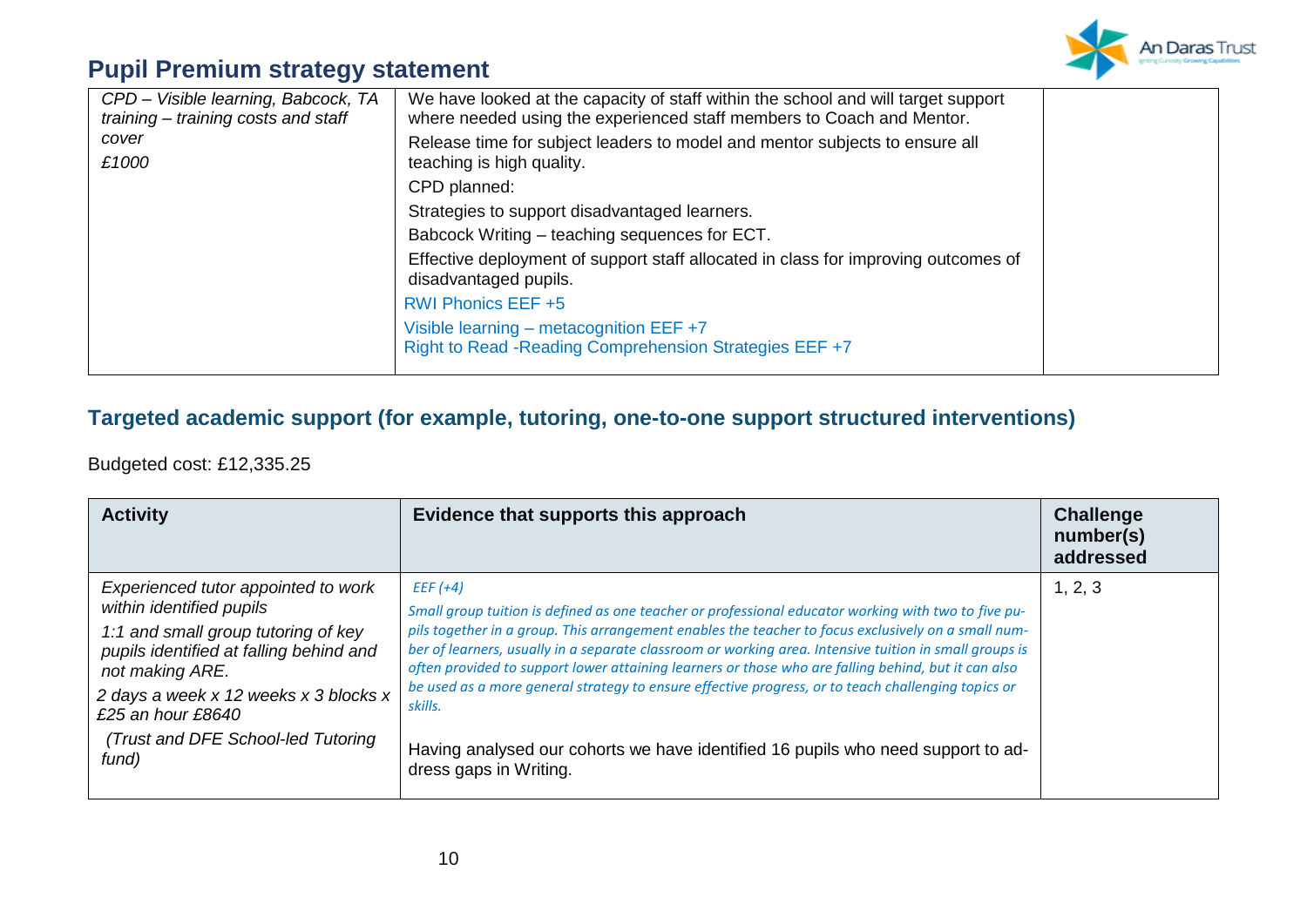

| HLTA to lead small group 'Catch-up'<br>literacy and 1:1 Precision teach - $3$<br>hours daily.                        | Due to Covid impacting on year 2 progress, we have identified that writing within<br>Year 3 has some KS1 curriculum gaps that could be effectively addressed through<br>intensive tuition.                                                                                                                                         |  |
|----------------------------------------------------------------------------------------------------------------------|------------------------------------------------------------------------------------------------------------------------------------------------------------------------------------------------------------------------------------------------------------------------------------------------------------------------------------|--|
| £2351.25<br><b>HLTA After-School Writing and</b><br>Grammar Intervention 1hr a week x<br>12 weeks x 3 blocks<br>£648 | Teaching Assistant Interventions EEF +4<br>1:1 Tuition EEF $+5$<br>Welcom Vocabulary - Oral Language Intervention EEF +5<br>We have also identified additional pupils as needing intervention and therefore will<br>use school-led tutoring for Maths and English with PPG children accessing 1:1<br>provision to narrow the gaps. |  |
| Teacher MTC Prep Tutoring 1 hr a<br>week x $12 \times 2$ blocks £480                                                 |                                                                                                                                                                                                                                                                                                                                    |  |

#### **Wider strategies (for example, related to attendance, behaviour, wellbeing)**

Budgeted cost: £3464

| <b>Activity</b>                                                                                                                                                                                                                                                                           | Evidence that supports this approach                                                                                                                                                                                                                                                                                                                                                                                                                                         | <b>Challenge</b><br>number(s)<br>addressed |
|-------------------------------------------------------------------------------------------------------------------------------------------------------------------------------------------------------------------------------------------------------------------------------------------|------------------------------------------------------------------------------------------------------------------------------------------------------------------------------------------------------------------------------------------------------------------------------------------------------------------------------------------------------------------------------------------------------------------------------------------------------------------------------|--------------------------------------------|
| PSA appointed to work with vulnerable<br>families and improve parental<br>engagement including supporting<br>families to improve attendance and<br>punctuality.<br>Thrive Practitioner to deliver social and<br>emotional interventions to support<br>pupils.<br>$TA - 1$ pm a week £1482 | $EEF (+3)$<br>We define parental engagement as the involvement of parents in supporting their children's aca-<br>demic learning. It includes:<br>approaches and programmes which aim to develop parental skills;<br>general approaches which encourage parents to support their children with, for exam-<br>ple reading or homework;<br>the involvement of parents in their children's learning activities; and<br>more intensive support/programmes for families in crisis. | 2,4                                        |
| EWO termly meeting to analyse<br>attendance and contact low attenders.                                                                                                                                                                                                                    |                                                                                                                                                                                                                                                                                                                                                                                                                                                                              |                                            |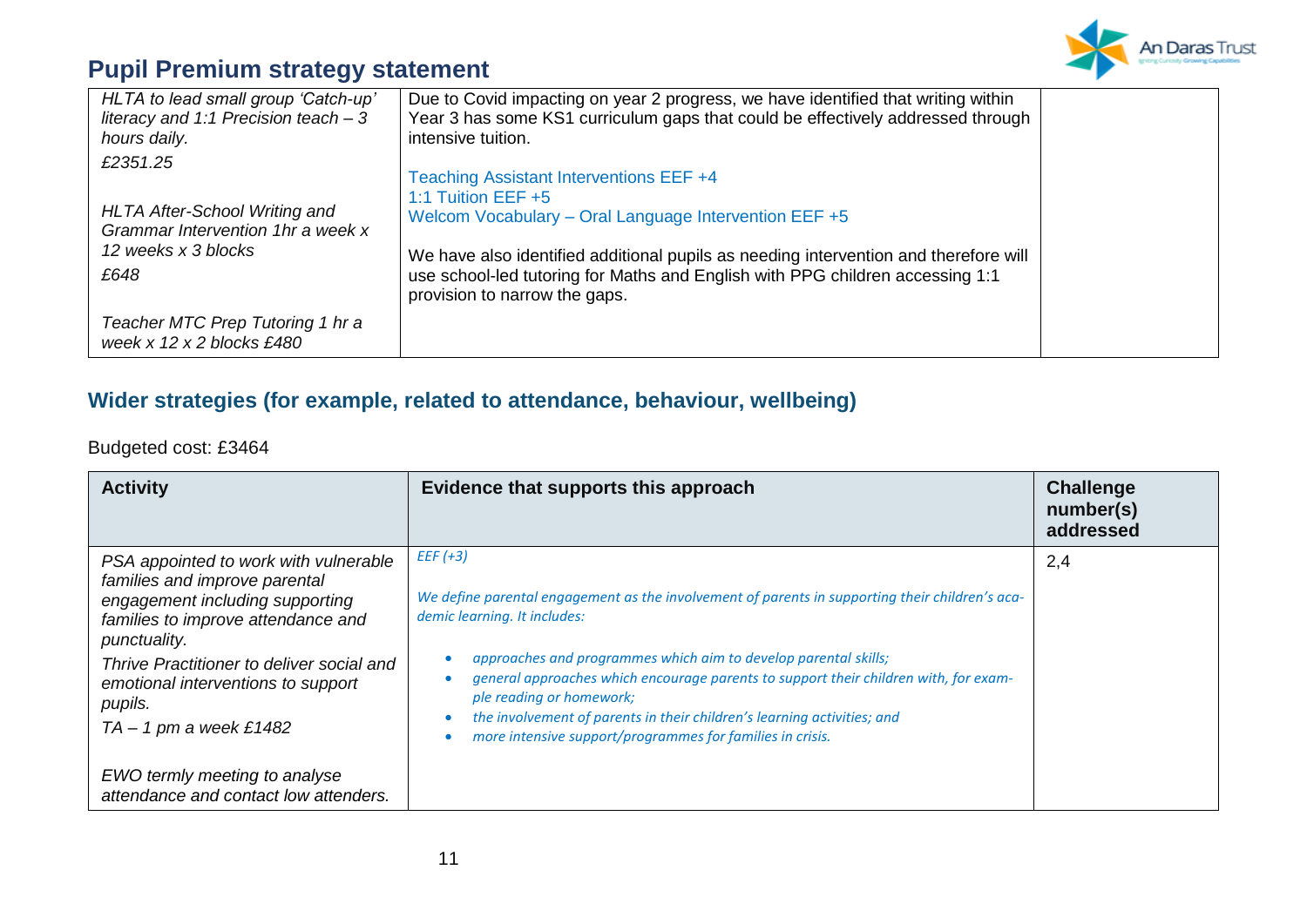

| £500 from SLAs                                                                                                                                                                                                          |                                                                                                                                                                                                                                                                                                                                                                                                                                                                                                                                            |     |
|-------------------------------------------------------------------------------------------------------------------------------------------------------------------------------------------------------------------------|--------------------------------------------------------------------------------------------------------------------------------------------------------------------------------------------------------------------------------------------------------------------------------------------------------------------------------------------------------------------------------------------------------------------------------------------------------------------------------------------------------------------------------------------|-----|
| TIS practitioners to support children<br>who are having difficulty accessing<br>learning through mental health and<br>behavioural issues, using the TIS<br>approach to support improvement.<br>$TA - 1$ pm a week £1482 | $EEF$ (+4)<br>Social and Emotional Learning - interventions which target social and emotional learning seek<br>to improve pupils' interaction with others and self-regulation of emotions, rather than focusing<br>directly on the academic or cognitive elements of learning. SEL interventions might focus on<br>the ways in which students work with (and alongside) their peers, teachers, family and<br>community. These include: specialised programmes which are targeted at students with<br>particular social or emotional needs. | 2,3 |

### **Total budgeted cost: £ 26,605**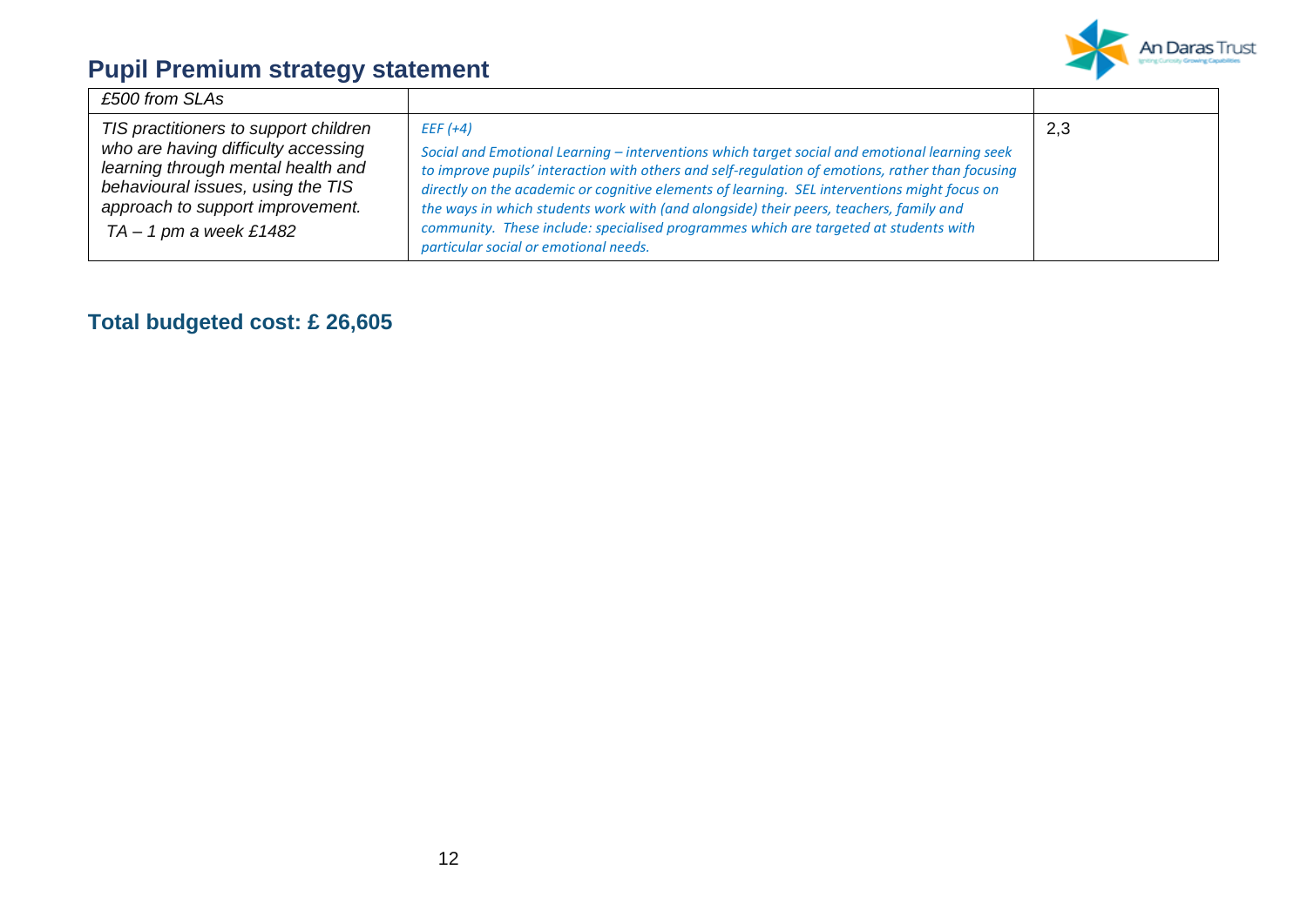

### **Pupil Premium strategy statement Part B: Review of outcomes in the previous academic year**

#### **Pupil premium strategy outcomes**

This details the impact that our pupil premium activity had on pupils in the 2020 to 2021 academic year.

*Due to COVID-19, performance measures have not been published for 2020 to 2021, and 2020 to 2021 results will not be used to hold schools to account. Given this, please point to any other pupil evaluations undertaken during the 2020 to 2021 academic year, for example, standardised teacher administered tests or diagnostic assessments such as rubrics or scales.*

Raise attainment of pp pupils is maths, reading and writing – Partially achieved.

Improve in class resilience in learning and home learning uptake by pp pupils - Partially achieved.

Raise progress of pp pupils with SEN in maths, reading and writing – Partially achieved.

Improve attendance for pp pupils – Partially achieved.

Attainment of ARE at end of KSs was disproportionately impacted by lockdowns for disadvantaged pupils and this remains the focus for this year's strategy.

### **Externally provided programmes**

*Please include the names of any non-DfE programmes that you purchased in the previous academic year. This will help the Department for Education identify which ones are popular in England*

| Programme               | <b>Provider</b> |
|-------------------------|-----------------|
| l Reader<br>Accelerated | Renaissance     |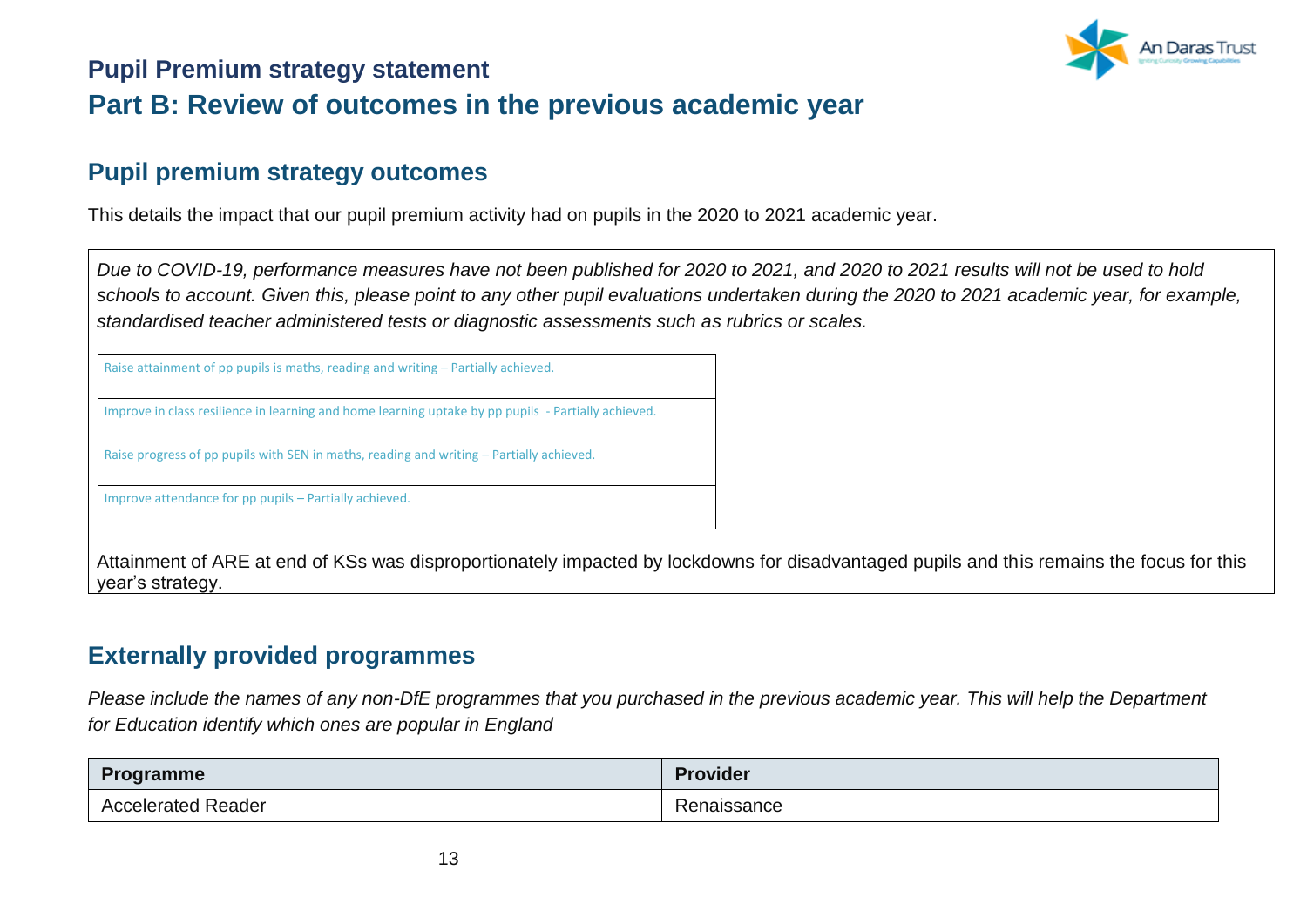

### **Service pupil premium funding (optional)**

*For schools that receive this funding, you may wish to provide the following information:* 

| <b>Measure</b>                                                                    | <b>Details</b> |
|-----------------------------------------------------------------------------------|----------------|
| How did you spend your service pupil premium allocation last academic<br>year?    |                |
| What was the impact of that spending on service pupil premium eligible<br>pupils? |                |